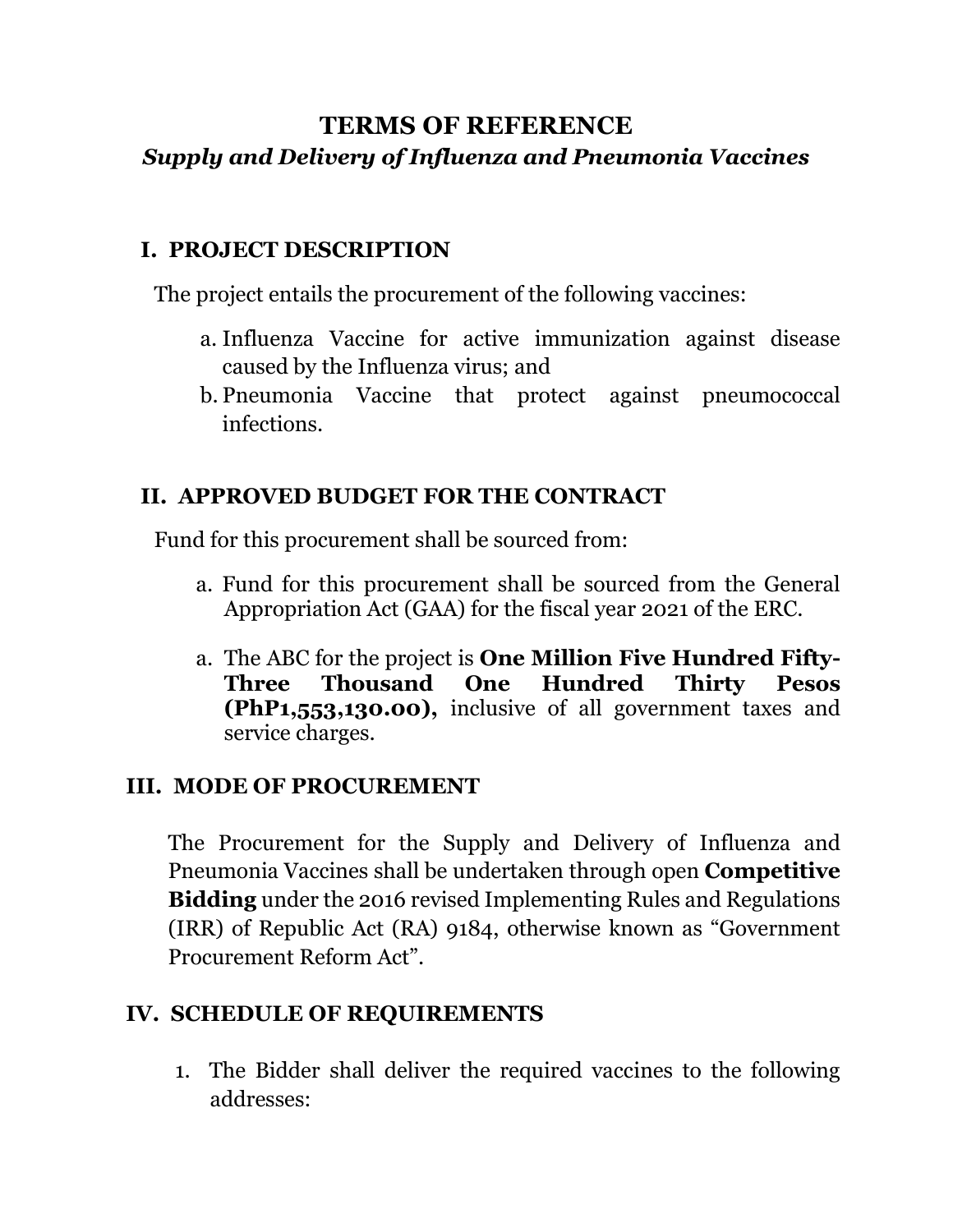- a. Energy Regulatory Commission Pacific Center Bldg., 33 San Miguel Avenue Pasig City
- b. Energy Regulatory Commission Visayas Area Operations Division (VAOD) St. Mary's Drive, Banilad Cebu City
- c. Energy Regulatory Commission Mindanao Area Operations Division (MAOD) Rm. 6F-9, 6th Floor, BIZ Building c/o Bormaheco Inc. 209 J.P. Laurel Avenue, Bajada Davao City
- 2. The Bidder must comply the following delivery schedule:

|                                                                  | <b>Number of Vaccines per Delivery</b>                                                                       |             |             |                                                                                                                     |             |             |
|------------------------------------------------------------------|--------------------------------------------------------------------------------------------------------------|-------------|-------------|---------------------------------------------------------------------------------------------------------------------|-------------|-------------|
| <b>Delivery</b><br><b>Schedule</b>                               | <b>Influenza Vaccine</b><br>0.5ml pre-filled syringe,<br>quadrivalent Influenza<br>Vaccine (in syringe/vial) |             |             | <b>Pneumonia Vaccine</b><br>Pneumococcal polysaccharide<br>vaccine per 0.5ml prefilled<br>syringe (in syringe/vial) |             |             |
|                                                                  | Main                                                                                                         | <b>VAOD</b> | <b>MAOD</b> | Main                                                                                                                | <b>VAOD</b> | <b>MAOD</b> |
| 15 days<br>upon receipt<br>of Notice to<br><b>Proceed (NTP)</b>  | 230                                                                                                          | 13          | 12          |                                                                                                                     | 11          | 11          |
| 45 days<br>upon receipt<br>of Notice to<br>Proceed (NTP)         | 200                                                                                                          |             |             |                                                                                                                     |             |             |
| 75 days<br>upon receipt of<br>Notice to<br>Proceed (NTP)         |                                                                                                              |             |             | 200                                                                                                                 |             |             |
| 100 days<br>upon receipt of<br>Notice to<br><b>Proceed (NTP)</b> |                                                                                                              |             |             | 118                                                                                                                 |             |             |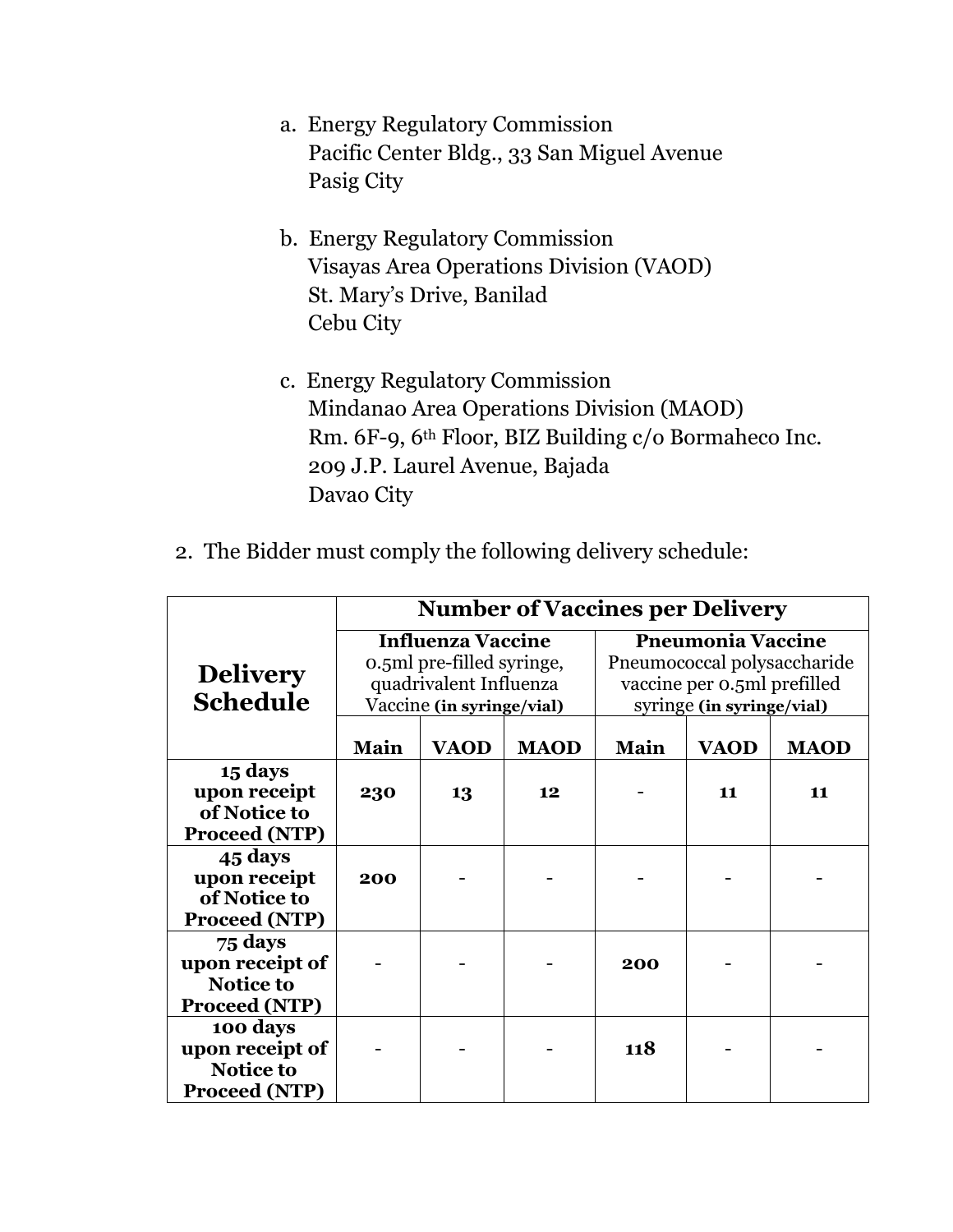### **V. RESPONSIBILITIES OF THE SUPPLIER**

- **a.**Deliver the vaccines listed below with the following Technical Specifications:
	- **1. Influenza Quadrivalent Vaccine -** Each 0.5 mL singledose vial contains 60 micrograms (pg) haemagglutinin (HA) in the recommended ratio of 15 pg HA of each of the four strains:
		- Strain 1: A/Guangdong-Maonan/SWL1536/2019 (H1N1)pdm09-like virus
		- Strain 2: A/Hong Kong/2671/2019 (H3N2)-like virus
		- Strain 3: B/Washington/02/2019 (Victoria lineage)-like virus
		- Strain 4: B/Phuket/3073/2013 (Yamagata lineage)-like virus
	- **2. Pneumonia Vaccine** Pneumoccocal Polysaccharide vaccine per 0.5ml prefilled syringe, 25 mcg of each polysaccharide type
- **b.**Vaccines should be packed in a **pre-filled sterile syringe with attached sterile needle or individual single-dose glass vials with two (2) sterile needles and one (1) sterile syringe**.
- **c.Suspension for injection is clear and slightly opalescent** in color;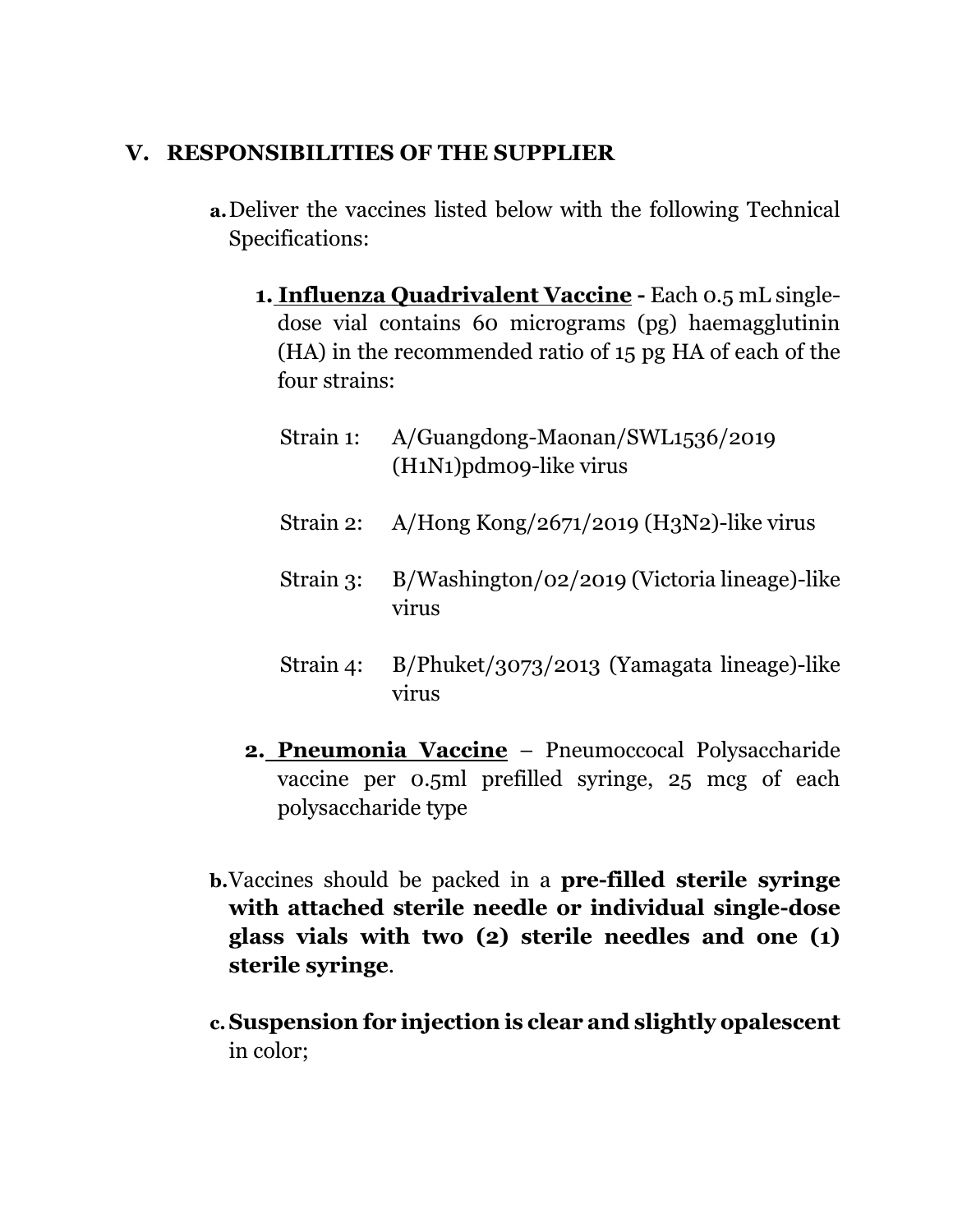# **d.**Expiration date **of at least six (6) months for item A** and **eighteen (18) months for item B** from the date of delivery;

**e.**Submit the following requirements;

- 1. Copy of current and valid **Certificate of Product Registration (CPR)** for the items;
- 2. Copy of valid, current **License to Operate** from FDA and/or **DOH Accreditation** as Supplier, Distributor or Manufacturer for Drugs and Medicines;
- 3. **Lot Release Certificate** issued by the Bureau of Food and Drugs (BFAD/FDA) in accordance with latest BFAD Circular;
- 4. **Statement of the bidder** specifying that the **expiry dates of the medicines must be at least six (6) months for item A** and **at least eighteen (18) months for item B from the date of delivery**; and
- 5. **Product Certification** for Point of Origin from the manufacturer.

# **VI. TERMS OF PAYMENT**

- a. Payment shall be made **within thirty (30) calendar days from receipt of the procured vaccines** following the delivery schedule stated under IV.2 hereof.
- b. Payment shall be made through **List of Due and Demandable Accounts Payable with Advice to Debit Account (LDDAP-ADA).**